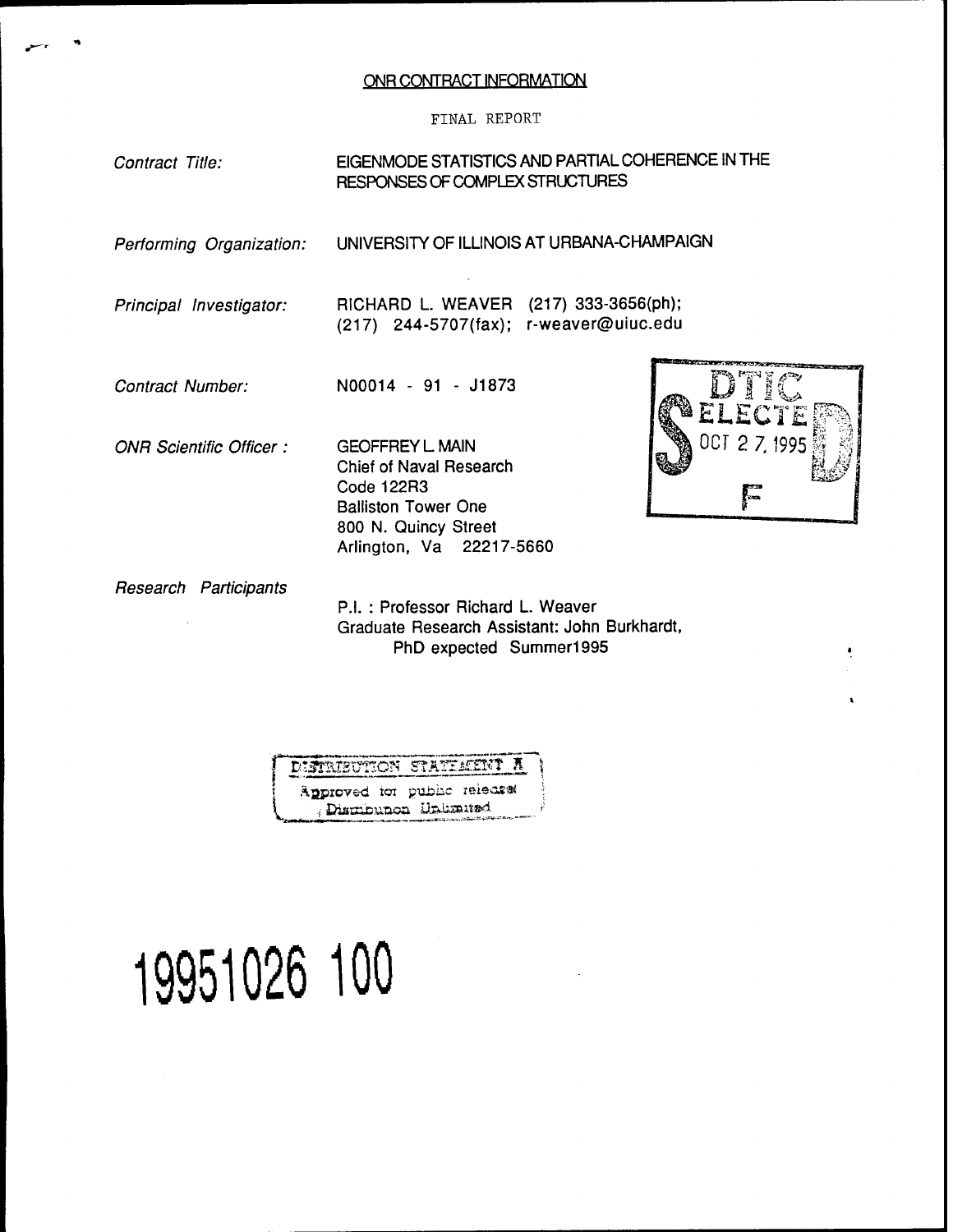#### A. Description of scientific research goals

The reliability of statistical theories for the responses of complex structures *(e.g.* Statistical Energy Analysis, and Asymptotic Modal Analysis) is studied by using exact eigenmode statistics in lieu of the usual *ad hoc* assumptions for those statistics. It is intended to investigate the failings of statistical theories for the responses of complex systems, and in particular their predictions for variances, with a view towards learning how to correct these failings by the use of more sophisticated models for modal statistics, in eigenvalue and eigenmode correlations, and in resonance magnitude and width statistics.

The work involves the generation of numerical solutions for the eigenmodes of complex structures and their subsequent statistical analysis. High order statistical theories for the responses of complex structures are developed and the eigenmode statistics employed where called for by the theories. The statistics of numerically generated time-domain solutions are then compared with theory.

#### B. Significant results

A large sample of undamped 30x30 and several 50x50 irregular two-dimensional wave equation domains were solved numerically and their solutions scrutinized in regard to eigenmode statistics. Eigenfrequency repulsion and spectral rigidity were confirmed and certain correlations observed between the eigenshapes. The results can be summarized with the statement that the eigenfrequencies have no short range correlations other than those implied by Random Matrix Theory. The mode shapes are nearly independent Gaussian random numbers (with the expected simple Bessel function spatial correlations). They do, however, have an interesting unanticipated long range spectral correlation over frequency differences corresponding to the transit time across the structure. There are no short range spectral correlations in the mode shapes in the interior of the system.

The eigenmodes of generic damped systems were also been scrutinized. An algorithm was pursued which proceeds by extraction of exact solutions to truncated systems, truncated by consideration only of modes within a narrow band of frequencies. We had speculated that these exact solutions will converge quickly to the exact solution to the full original system as the band is widened. We found, however, that convergence was not fast, even for moderate amounts of damping. (For sufficiently small amounts of damping it is well known that the first step in this iteration usually suffices, hence the speculation.) We therefore proceeded to solve for the eigenmodes of damped systems by full numerical diagonalization of state-space formulations of the dynamics. Large numbers of damped systems of sizes up to 28x28 were studied in this way.

Damped systems were found to exhibit slightly weakened spectral rigidity and significantly weakened eigenfrequency repulsion. Thus Random Matrix Theory does *not* correctly predict frequency statistics in damped systems. We have described theoretically why it is that Random Matrix theory should fail here. The statistics of damping rates were also studied, and found to lie in moderate accord with our theoretical predictions.

The work implies that response statistics may be constructed from assumed modal statistics that have less correlation and are less complicated than one might have feared. They are, nevertheless, not trivial and rather different than is usually assumed. The consequences of the observed eigenstatistics for time and frequency domain response statistics were confirmed by numerical simulation in the time domain.

Amongst the heretofore unexpected consequences of the statistics is the occurrence of enhanced backscatter in reverberant systems. We have predicted theoretically, and shown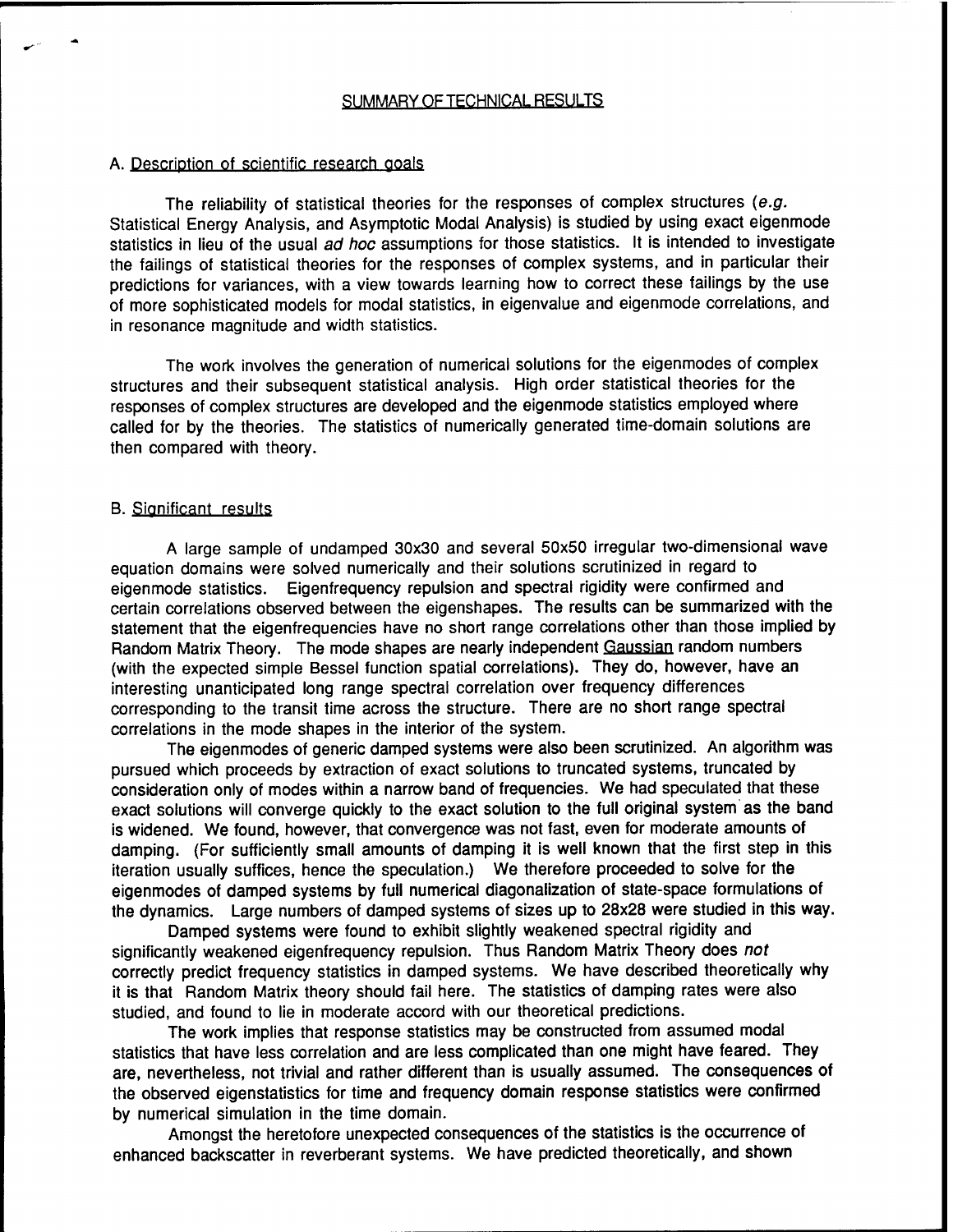numerically, an echo-like phenomenon that should be present in all reverberant acoustic systems. Diffuse responses at the position of a transient source were shown to be two to three times stronger than they are elsewhere, even at times long after the source has stopped.

In a tangential thrust of presumed interest to the Structural Acoustics Program at ONR, we noted that Diffuse Field Theory has certain fairly clear consequences for the rate at which subsonic energy is shed from a smooth shell into a surrounding fluid, with corresponding implications for lower bounds on the actual shedding rate of an inhomogeneous shell. The bounds are based on Diffuse Field predictions for the equipartition between flexural and extensional waves and on known shedding rates for extensional waves in plates and flexural waves in shells. We also showed that the method predicts the angular distribution of the shed energy from a smooth shell. This work is being extended to lower frequencies and to more realistic shells in a new ONR project: N00014-94-1-0855.

#### **c. Plans for future research**

Except for publishing the many major results on eigenfrequency statistics in damped systems and the associated effects on response statistics, (and incidentally finishing up the graduate student's PhD) this project has closed. The project's tangential thrust related to diffuse waves on wetted thin shells, is being continued under new auspices as N00014-94- 0855.

#### P. List of Publications and Invited Presentations of work sponsored bv ONR

#### Papers published in Refereed Journals

R.L. Weaver, "Diffuse Waves on Submerged Thin Shells," *J.Acoust.Soc.Am.* 95, 857-865 (1994) *Copy of Paper Attached*

R. Weaver and J. Burkhardt, "Weak Anderson Localization and Enhanced Backscatter in Reverberation Rooms and Quantum Dots," J. Acoust Soc. Am., 12/94 Copy of Paper Attached

J. Burkhardt and R. Weaver, papers on eigenstatistics and response statistics in damped systems that are still in preparation *Copy of Thesis and related preprints to be sent later*

#### Invited Presentations

R.L. Weaver, "Diffuse radiation from submerged thin shells," paper number 93-WA/NCA-18 (ASME conference paper presented at the Winter Annual Meeting, 1993) *Copy of Paper Attached*

R.L. Weaver, "SEA and apparent damping by a Fuzzy," special presentation at ASME Winter Annual Meeting, 1993  $\Box$ 

R.L. Weaver, "On Eigenmode Statistics and Power Variances in randomly shaped membranes," *in*  $_{O2}$ . Structural Dynamics of Large Scale and Complex Systems, proceedings of the 14th Biennial conference on Vibrations and Noise held in Albuquerque September 1993 editors C.Pierre and \*\*\* N. Perkins, p 35-42, ASME (1993) *Copy of Proceedings Paper Attached*

R. L Weaver, "Level Statistics and Enhanced Backscatter in Viscously Damped Reverberation Rooms." Presented to Laboratoire de Physique de la Matiere Condensee, CNRS, Universite de Nice, Nice, France October 1994.

**,• or** <u>A-1</u>

 $\mathcal{I}$ is -

A

**;es**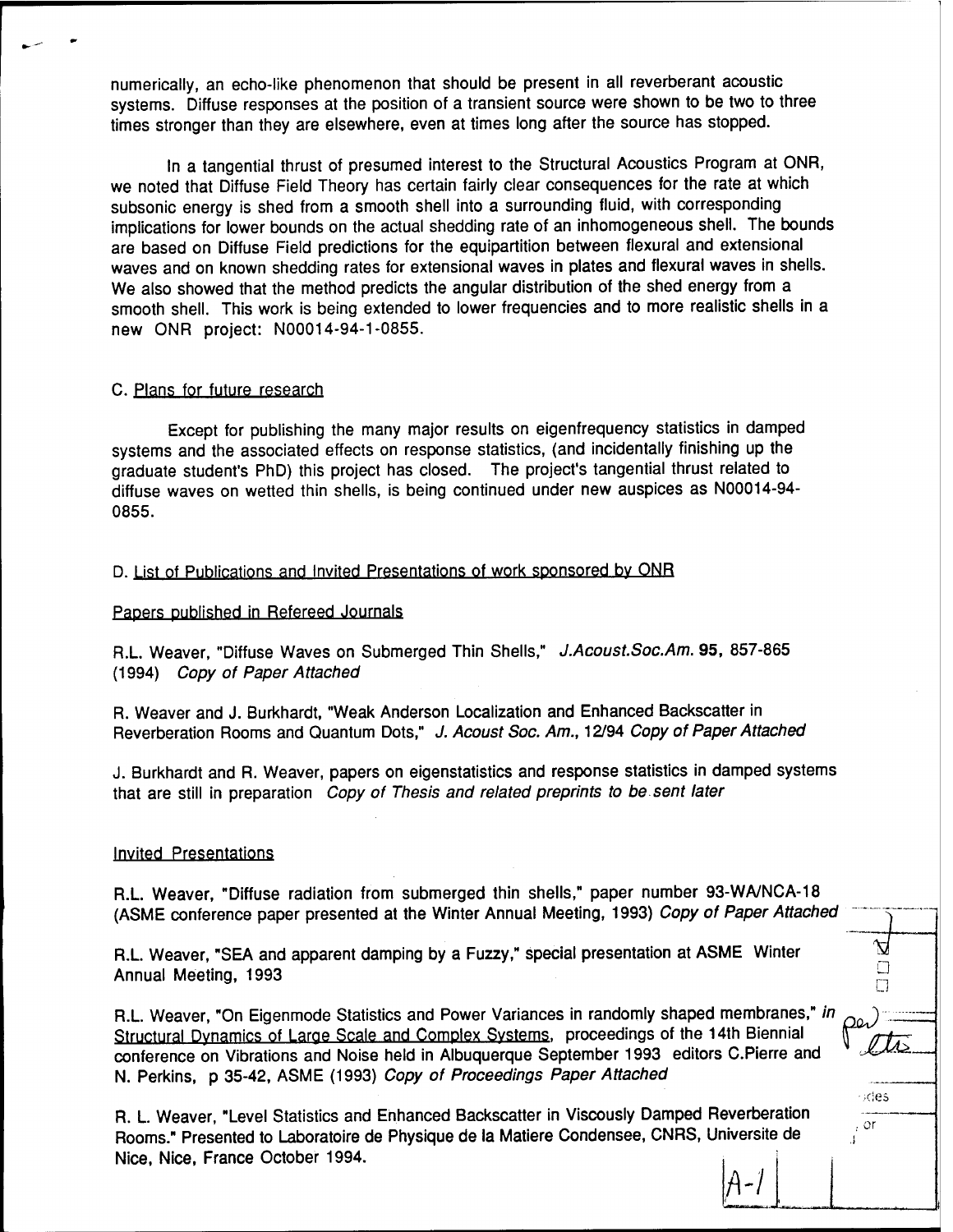

# OFFICE OF THE UNDER SECRETARY OF DEFENSE (ACQUISITION) DEFENSE TECHNICAL INFORMATION CENTER **CAMERON STATION** ALEXANDRIA, VIRGINIA 22304-6145

IN REPLY<br>REFER TO DTIC-OCC

SUBJECT: Distribution Statements on Technical Documents

TO:

OFFICE OF NAVAL RESEARCH CORPORATE PROGRAMS DIVISION ONR 353 800 NORTH QUINCY STREET ARLINGTON, VA 22217-5660

1. Reference: DoD Directive 5230.24, Distribution Statements on Technical Documents, 18 Mar 87.

2. The Defense Technical Information Center received the enclosed report (referenced below) which is not marked in accordance with the above reference.

**FINAL REPORT** N00014-91-J-1873 TITLE: EIGENMODE STATISTICS AND PARTIAL COHERENCE IN THE **RESPONSES OF COMPLEX** 

3. We request the appropriate distribution statement be assigned and the report returned to DTIC within 5 working days.

4. Approved distribution statements are listed on the reverse of this letter. If you have any questions regarding these statements, call DTIC's Cataloging Branch, (703) 274-6837.

FOR THE ADMINISTRATOR:

**GOPALAKRISHNAN NAIR** Chief, Cataloging Branch

ł,

1 Encl

FL-171 **Jul 93**